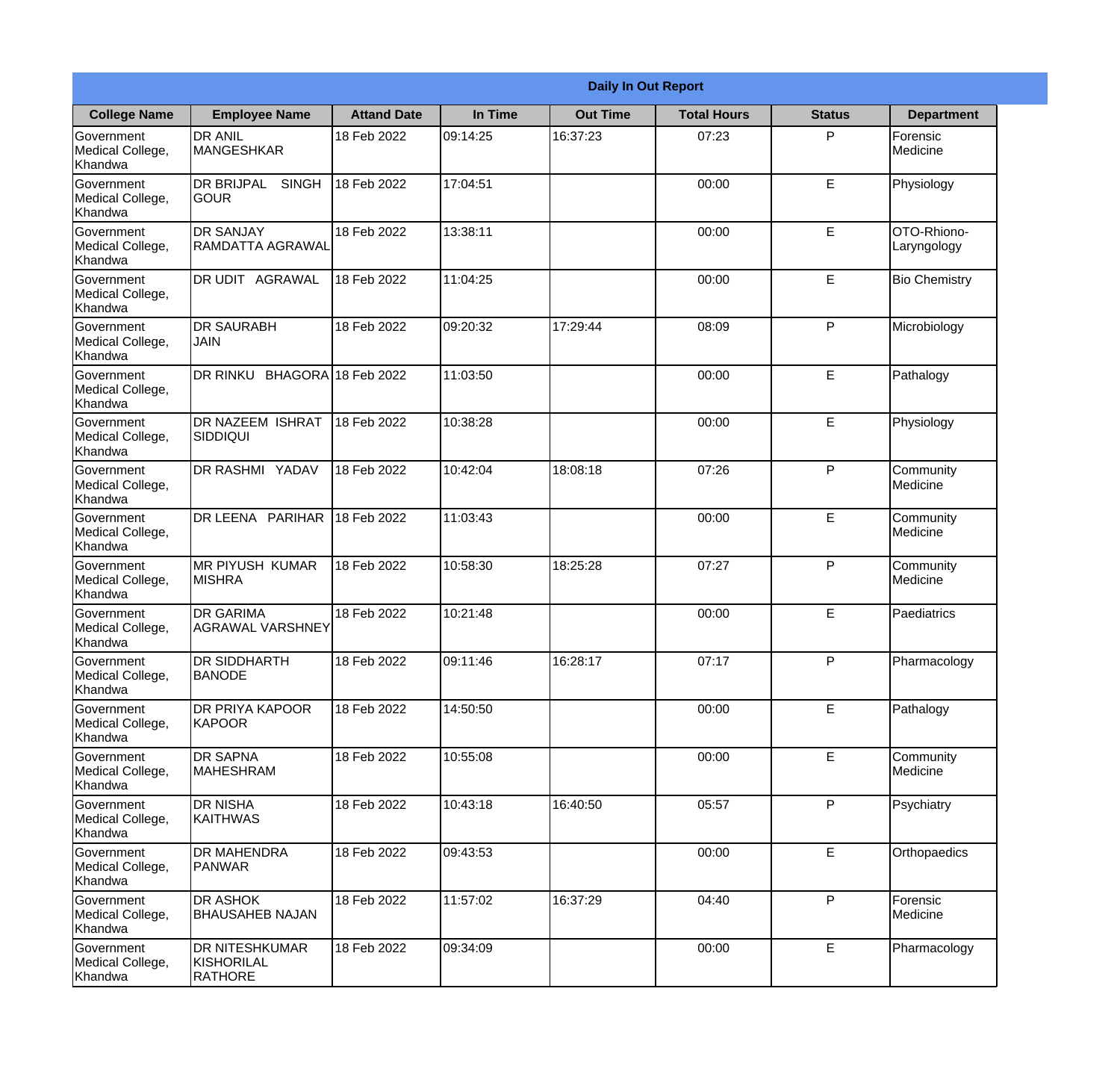| <b>Designation</b>                  | <b>Category</b> |
|-------------------------------------|-----------------|
| Assistant Professor   Para Clinical |                 |
| Demonstrator/Tutor   Non Clinical   |                 |
| Professor                           | Clinical        |
| Associate Professor Non Clinical    |                 |
| Associate Professor Para Clinical   |                 |
| <b>Assistant Professor</b>          | Para Clinical   |
| Professor                           | Non Clinical    |
| Assistant Professor   Para Clinical |                 |
| Assistant Professor   Para Clinical |                 |
| Statistician                        | Para Clinical   |
| Associate Professor Clinical        |                 |
| Associate Professor Para Clinical   |                 |
| Demonstrator/Tutor   Para Clinical  |                 |
| Associate Professor   Para Clinical |                 |
| Assistant Professor   Clinical      |                 |
| <b>Assistant Professor</b>          | Clinical        |
| Associate Professor   Para Clinical |                 |
| Demonstrator/Tutor   Para Clinical  |                 |

## **Daily In Out Report**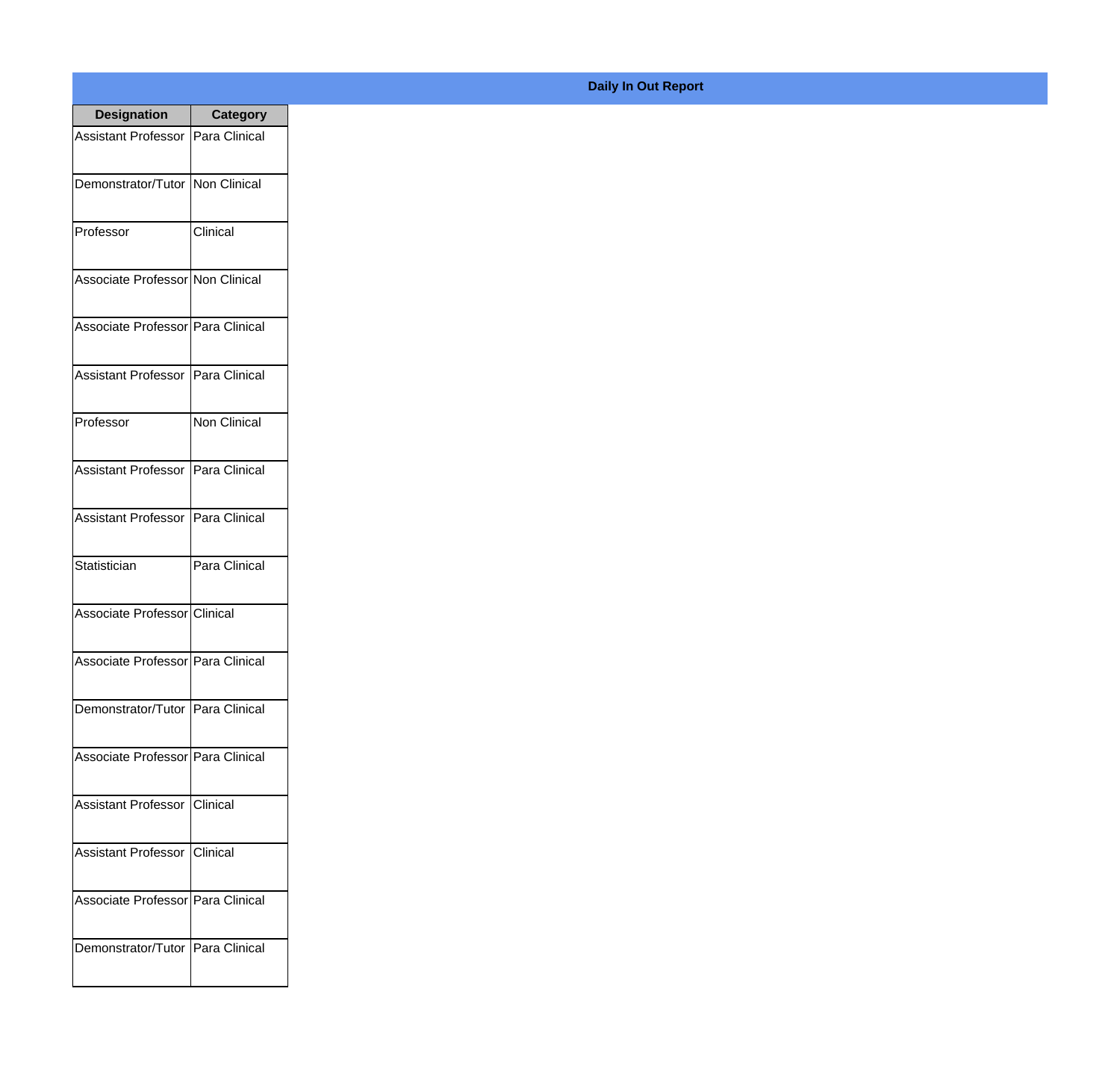|                                                  | <b>Daily In Out Report</b>            |             |           |          |       |   |                                        |
|--------------------------------------------------|---------------------------------------|-------------|-----------|----------|-------|---|----------------------------------------|
| Government<br>Medical College,<br>Khandwa        | <b>DR PRIYESH</b><br><b>IMARSKOLE</b> | 18 Feb 2022 | 18:08:38  |          | 00:00 | E | Community<br>Medicine                  |
| Government<br>Medical College,<br>Khandwa        | <b>IDR SUNIL</b><br><b>BAJOLIYA</b>   | 18 Feb 2022 | 111:40:55 | 17:18:05 | 05:38 | P | OTO-Rhiono-<br>Laryngology             |
| <b>Sovernment</b><br>Medical College,<br>Khandwa | IDR NISHA MANDLOI<br>IPANWAR          | 18 Feb 2022 | 09:54:48  |          | 00:00 | E | <b>Obstetrics &amp;</b><br>Gynaecology |
| Government<br>Medical College,<br>Khandwa        | <b>IDR MUKTESHWARI</b><br>IGUPTA      | 18 Feb 2022 | 109:54:25 | 17:11:37 | 07:17 | P | Pharmacology                           |
| Government<br>Medical College,<br>Khandwa        | IDR YASHPAL RAY                       | 18 Feb 2022 | 111:25:19 |          | 00:00 | E | Anatomy                                |